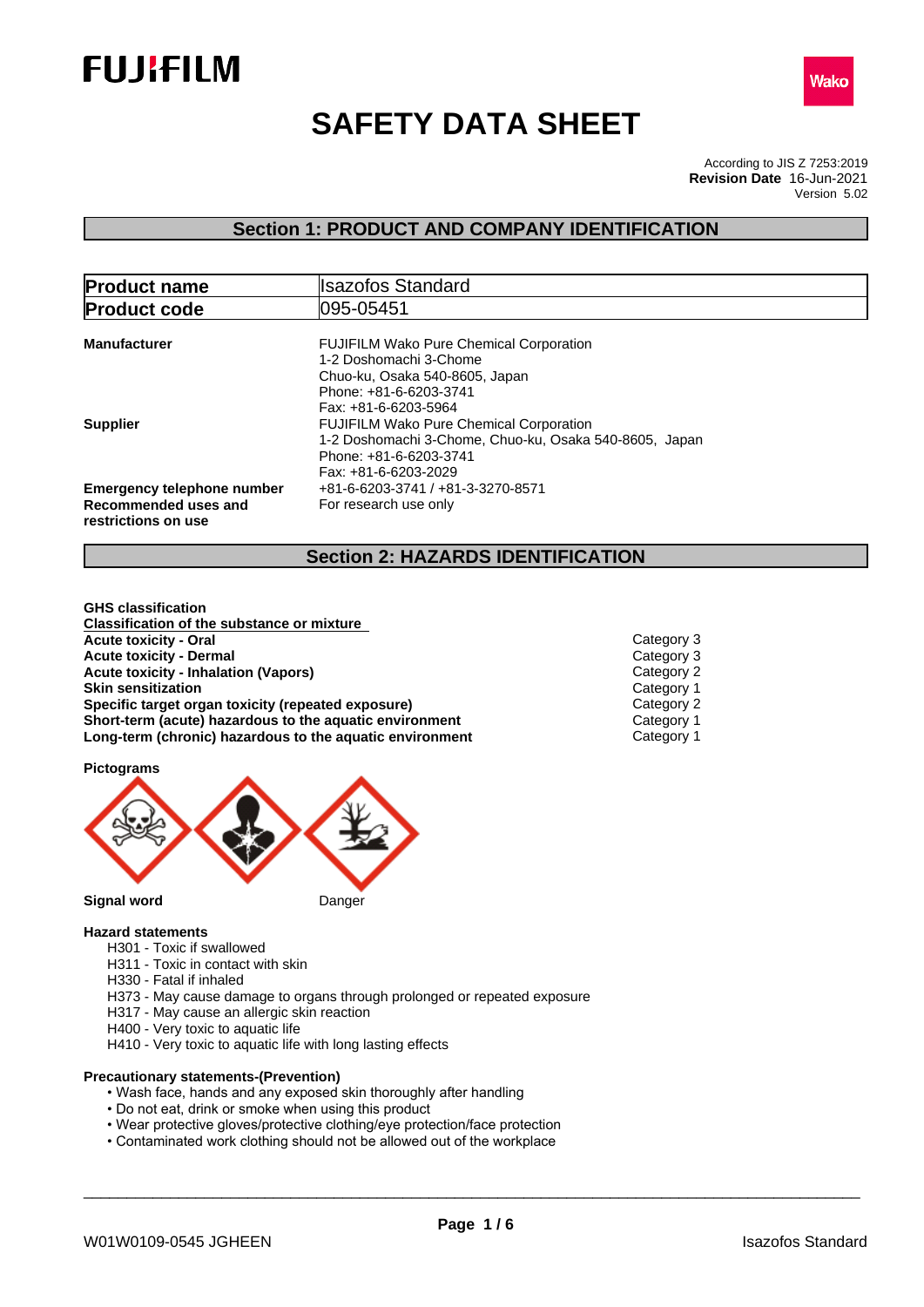• Do not breathe dust/fume/gas/mist/vapors/spray

# • Avoid release to the environment

- **Precautionary statements-(Response)**
	- Get medical advice/attention if you feel unwell
	- IF ON SKIN: Wash with plenty of soap and water
	- Call a POISON CENTER or doctor/physician if you feel unwell.
	- Remove/Take off immediately all contaminated clothing
	- Wash contaminated clothing before reuse.
	- If skin irritation or rash occurs: Get medical advice/attention
	- IF SWALLOWED: Immediately call a POISON CENTER or doctor/physician
	- Rinse mouth.
	- Collect spillage

**Precautionary statements-(Storage)**

• Store locked up.

**Precautionary statements-(Disposal)**

• Dispose of contents/container to an approved waste disposal plant

# **Others**

**Other hazards** Not available

# **Section 3: COMPOSITION/INFORMATION ON INGREDIENTS**

**Single Substance or Mixture** Substance

# Formula C9H17ClN3O3PS

| Name<br>Chemical | Weight-% | - -<br><b>Molecular weight</b> | <b>ENCS</b> | <b>ISHL</b><br>. .<br>. NO | RN<br>--   |
|------------------|----------|--------------------------------|-------------|----------------------------|------------|
| Isazotos<br>טוט: | 98.0     | -<br>0.40<br><u>ບ ເມ.</u>      | N/A         | N/A                        | 42509-80-8 |

**Impurities and/or Additives** : Not applicable

# **Section 4: FIRST AID MEASURES**

## **Inhalation**

Remove to fresh air. If symptoms persist, call a physician.

**Skin contact**

Wash off immediately with soap and plenty of water. If symptoms persist, call a physician.

#### **Eye contact**

IF IN EYES: Rinse cautiously with water for several minutes. Remove contact lenses, if present and easy to do. Continue rinsing. Immediate medical attention is required.

# **Ingestion**

Rinse mouth. Never give anything by mouth to an unconscious person. Call a physician or poison control center immediately. Do not induce vomiting without medical advice.

## **Protection of first-aiders**

Use personal protective equipment as required.

# **Section 5: FIRE FIGHTING MEASURES**

#### **Suitable extinguishing media**

Water spray (fog), Carbon dioxide (CO2), Foam, Extinguishing powder, Sand

## **Unsuitable extinguishing media**

#### No information available

# **Specific hazards arising from the chemical product**

Thermal decomposition can lead to release of irritating and toxic gases and vapors.

# **Special extinguishing method**

# No information available

# **Special protective actions for**

# **fire-fighters**

Use personal protective equipment as required.Firefighters should wear self-contained breathing apparatus and full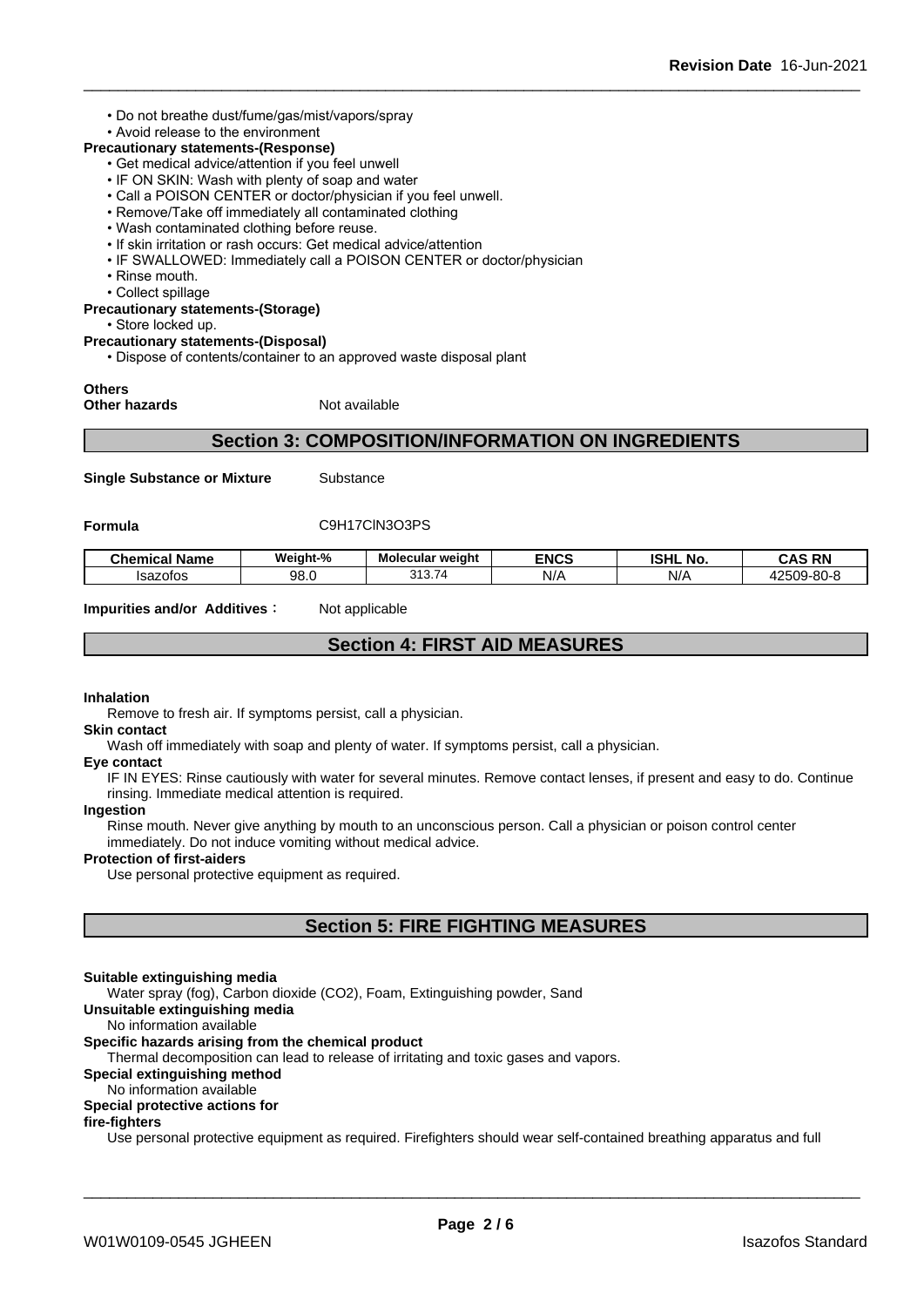firefighting turnout gear.

# **Section 6: ACCIDENTAL RELEASE MEASURES**

#### **Personal precautions, protective equipment and emergency procedures**

For indoor, provide adequate ventilation process until the end of working. Deny unnecessary entry other than the people involved by, for example, using a rope. While working, wear appropriate protective equipments to avoid adhering it on skin, or inhaling the gas. Work from windward, and retract the people downwind.

#### **Environmental precautions**

To be careful not discharged to the environment without being properly handled waste water contaminated.

## **Methods and materials for contaminent and methods and materials for cleaning up**

Absorb dry sand, earth, sawdust and the waste. Collect empty container that can be sealed.

# **Recoverly, neutralization**

## No information available

## **Secondary disaster prevention measures**

Clean contaminated objects and areas thoroughly observing environmental regulations.

# **Section 7: HANDLING AND STORAGE**

#### **Handling**

#### **Technical measures**

Highly flammable. Avoid contact with high temperature objects, spark, and strong oxidizing agents. Use with local exhaust ventilation.

#### **Precautions**

Do not rough handling containers, such as upsetting, falling, giving a shock, and dragging. Prevent leakage, overflow, and scattering. Not to generate steam and dust in vain. Seal the container after use. After handling, wash hands and face, and then gargle. In places other than those specified, should not be smoking or eating and drinking. Should not be brought contaminated protective equipment and gloves to rest stops. Deny unnecessary entry of non-emergency personnel to the handling area.

#### **Safety handling precautions**

Avoid contact with skin, eyes or clothing. Use personal protective equipment as required.Take necessary action to avoid static electricity discharge (which might cause ignition of organic vapors).

#### **Storage**

# **Safe storage conditions**

**Storage conditions** Keep container protect from light tightly closed. Store in a cool (2-10 °C) place. Packed with an inert gas.

# **Incompatible** substances

**Safe packaging material** Glass<br>**ompatible substances** Strong oxidizing agents

# **Section 8: EXPOSURE CONTROLS/PERSONAL PROTECTION**

#### **Engineering controls**

In case of indoor workplace, seal the source or use a local exhaust system. Provide the safety shower facility, and handand eye-wash facility. And display their position clearly.

**Exposure limits** This product, as supplied, does not contain any hazardous materials with occupational exposure limits established by the region specific regulatory bodies.

# **Personal protective equipment**

**General hygiene considerations**

**Respiratory protection** gas mask for organic gas **Hand protection Impermeable protective gloves Eye protection Exercise protective eyeglasses or chemical safety goggles Skinandbody protection** Long-sleeved work clothes

Handle in accordance with good industrial hygiene and safety practice.

# **Section 9: PHYSICAL AND CHEMICAL PROPERTIES**

# **Form**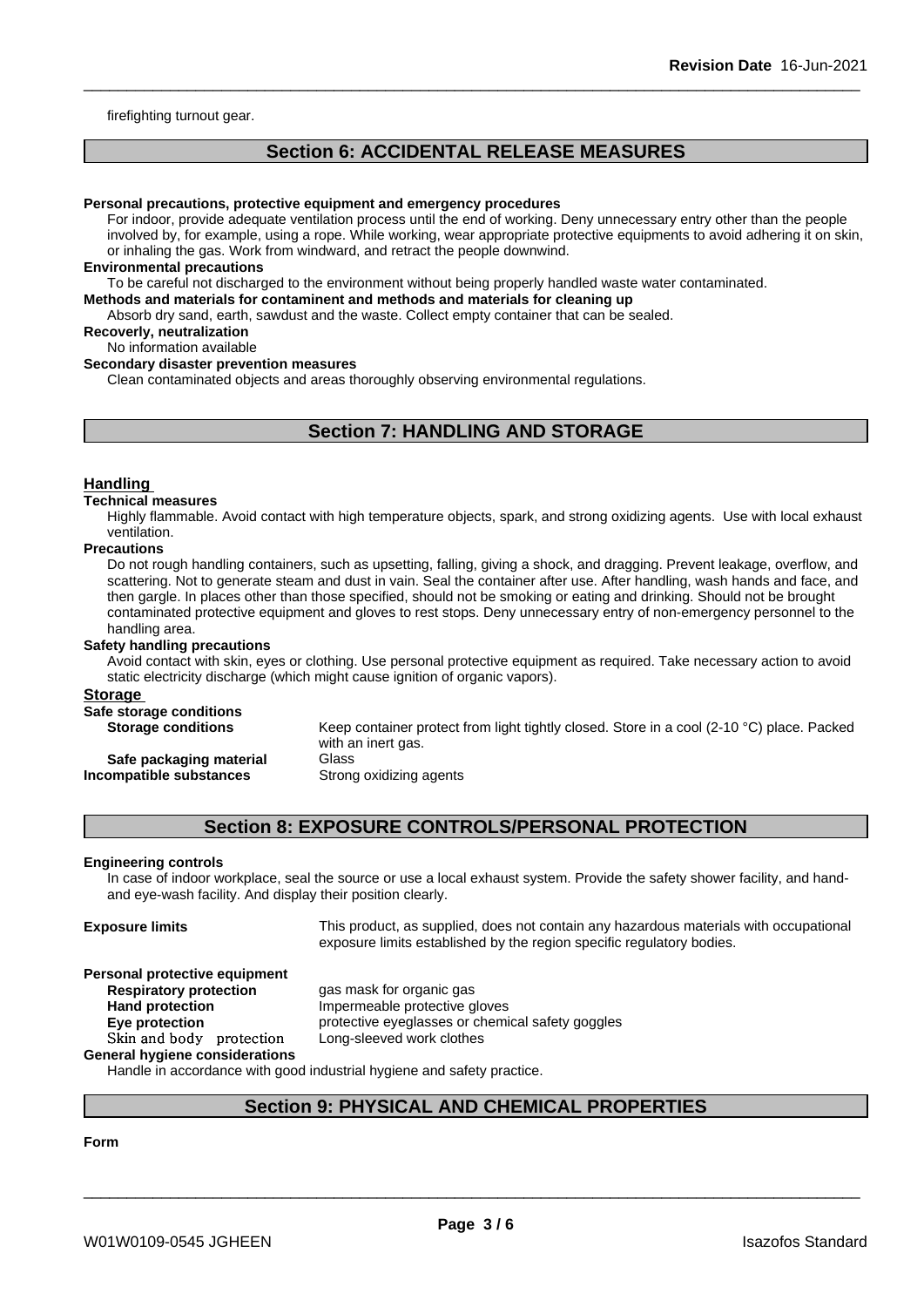**Color Color Color Pale yellow - yellow brown Turbidity Clear**<br> **Appearance Clear Appearance Appearance Odor** (*No* data available of the set of the set of the set of the Modata available of the Modata available of the Modata available of the Modata available of the Modata available of the Modata available of the Modata ava **Melting point/freezing point**<br>**Boiling point, initial boiling point and boiling range** No data available **Boiling** point, initial boiling point and boiling range **Flammability**<br> **Evaporation rate:**<br> **Evaporation rate:**<br> **Evaporation rate: Evaporation rate: Flammability (solid, gas):** No data available **Upper/lower flammability or explosive limits Upper**: No data available **Lower**: No data available **Flash point**<br> **Auto-ignition temperature:**<br> **Auto-ignition temperature:**<br> **Auto-ignition temperature: Auto-ignition temperature: Decomposition temperature:** No data available **pH** No data available<br>Viscosity (coefficient of viscosity) No data available **Viscosity (coefficient of viscosity)** No data available<br> **Dynamic viscosity** No data available **Dynamic** viscosity **Solubilities** Ethanol and acetone : soluble . water : practically insoluble,or **n-Octanol/water partition coefficient:(log Pow) No data available<br>
<b>Vapour pressure** No data available

**Vapour pressure**<br> **Specific Gravity / Relative density**<br>
Specific Gravity / Relative density<br>
No data available **Specific Gravity / Relative density Vapour density Vapour density Particle characteristics** No data available

insoluble .<br>No data available

# **Section 10: STABILITY AND REACTIVITY**

#### **Stability**

**Reactivity** No data available **Chemical stability** May be altered by light. **Hazardous reactions**

None under normal processing

# **Conditions to avoid**

Extremes of temperature and direct sunlight, Heat, flames and sparks, static electricity, spark

# **Incompatible materials**

Strong oxidizing agents

## **Hazardous decomposition products**

Carbon monooxide (CO), Carbon dioxide (CO2), Nitrogen oxides (NOx), Sulfur oxides (SOx), Phosphorus oxide, Halides

# **Section 11: TOXICOLOGICAL INFORMATION**

## **Acute toxicity**

| Chemical<br><b>Name</b> | D <sub>50</sub><br>Oral | DEO<br>טכּש                         | $\sim$ $\sim$ $\sim$<br>I 61 6<br>™CJL. |
|-------------------------|-------------------------|-------------------------------------|-----------------------------------------|
| Isazotos                | 27ma/ka ∪<br>(rat)      | 1.00<br>na/ko<br>tial<br>'NU<br>. . | <b>03</b><br>Rat<br>ma/m<br>. .         |

| <b>Skin irritation/corrosion</b><br>Serious eye damage/ irritation<br><b>Respiratory or skin sensitization</b><br>Reproductive cell mutagenicity<br>Carcinogenicity | No data available<br>No data available<br>No data available<br>No data available |
|---------------------------------------------------------------------------------------------------------------------------------------------------------------------|----------------------------------------------------------------------------------|
| <b>Reproductive toxicity</b>                                                                                                                                        | No data available                                                                |
| <b>STOT-single exposure</b>                                                                                                                                         | No data available                                                                |
| <b>STOT-repeated exposure</b>                                                                                                                                       | No data available                                                                |
| <b>Aspiration hazard</b>                                                                                                                                            | No data available                                                                |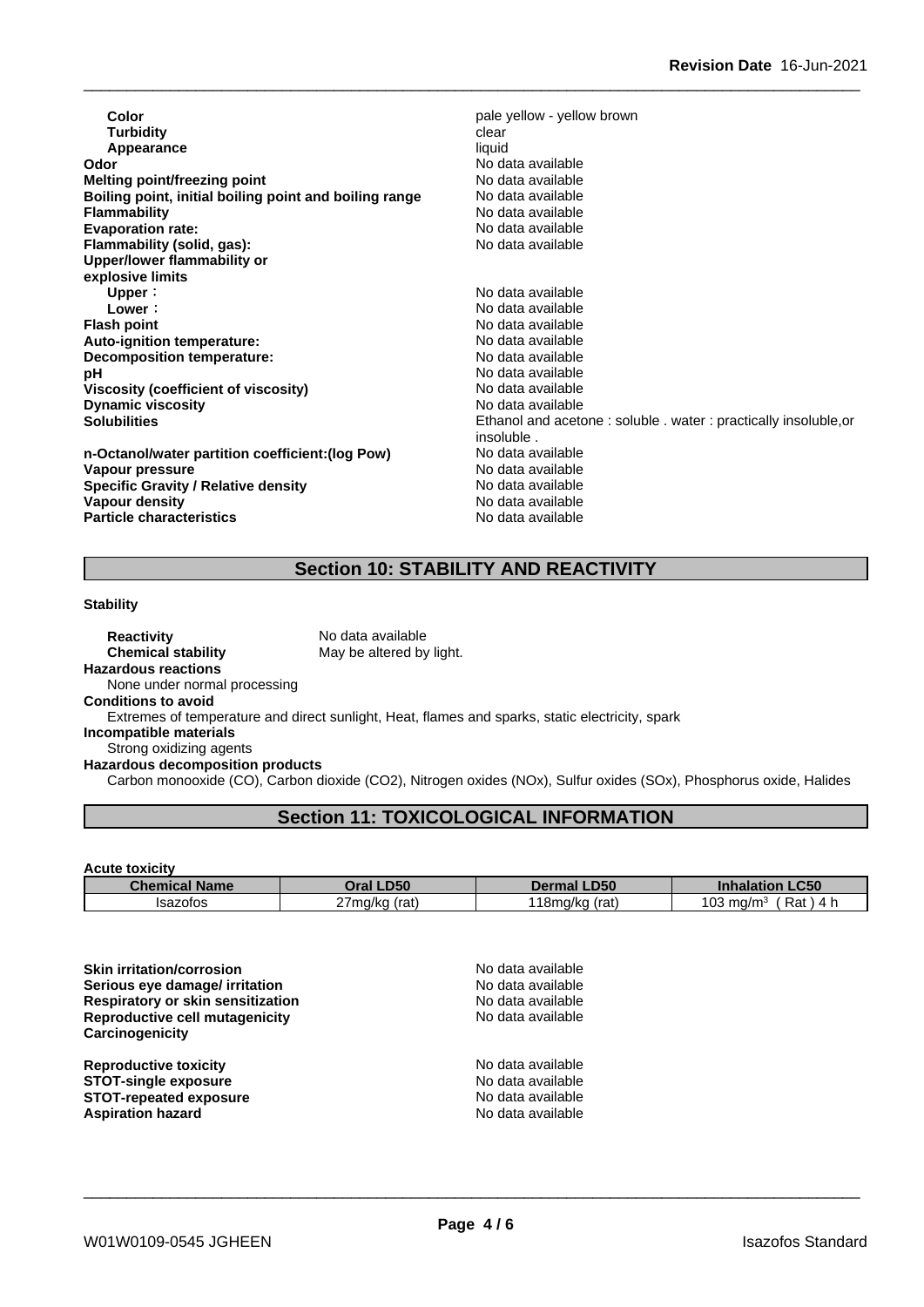| <b>Section 12: ECOLOGICAL INFORMATION</b> |
|-------------------------------------------|
|-------------------------------------------|

| <b>Ecotoxicity</b>               | No information available |
|----------------------------------|--------------------------|
| Other data                       | No data available        |
| Persistence and degradability    | No information available |
| <b>Bioaccumulative potential</b> | No information available |
| <b>Mobility in soil</b>          | No information available |
| Hazard to the ozone layer        | No information available |

# **Section 13: DISPOSAL CONSIDERATIONS**

#### **Waste from residues**

Disposal should be in accordance with applicable regional, national and local laws and regulations. **Contaminated container and contaminated packaging**

Disposal should be in accordance with applicable regional, national and local laws and regulations.

# **Section 14: TRANSPORT INFORMATION**

| <b>ADR/RID</b>                   |                                                      |
|----------------------------------|------------------------------------------------------|
| <b>UN number</b>                 | <b>UN3018</b>                                        |
| Proper shipping name:            | Organophosphorus pesticide, liquid, toxic (Isazofos) |
| UN classfication                 | 6.1                                                  |
| <b>Subsidiary hazard class</b>   |                                                      |
| Packing group                    | Ш                                                    |
| <b>Marine pollutant</b>          | Yes                                                  |
| IMDG                             |                                                      |
| UN number                        | UN3018                                               |
| Proper shipping name:            | Organophosphorus pesticide, liquid, toxic (Isazofos) |
| UN classfication                 | 6.1                                                  |
| <b>Subsidiary hazard class</b>   |                                                      |
| Packing group                    | Ш                                                    |
| <b>Marine pollutant (Sea)</b>    | Yes                                                  |
| Transport in bulk according to   | No information available                             |
| Annex II of MARPOL 73/78 and     |                                                      |
| the <b>IBC</b> Code              |                                                      |
| IATA                             |                                                      |
| <b>UN number</b>                 | <b>UN3018</b>                                        |
| Proper shipping name:            | Organophosphorus pesticide, liquid, toxic (Isazofos) |
| UN classfication                 | 6.1                                                  |
| <b>Subsidiary hazard class</b>   |                                                      |
| Packing group                    | Ш                                                    |
| <b>Environmentally Hazardous</b> | Yes                                                  |
| <b>Substance</b>                 |                                                      |

# **Section 15: REGULATORY INFORMATION**

| International Inventories                       |                                                                                  |
|-------------------------------------------------|----------------------------------------------------------------------------------|
| <b>EINECS/ELINCS</b>                            | Listed                                                                           |
| TSCA                                            |                                                                                  |
|                                                 |                                                                                  |
| Japanese regulations                            |                                                                                  |
| <b>Fire Service Act</b>                         | Category IV, Class III petroleums, dangerous grade 3                             |
| <b>Poisonous and Deleterious</b>                | Not applicable                                                                   |
| <b>Substances Control Law</b>                   |                                                                                  |
| Industrial Safety and Health Act Not applicable |                                                                                  |
| Regulations for the carriage                    | Toxic Substances - Poison (Ordinance Art.3, Ministry of Transportation Ordinance |